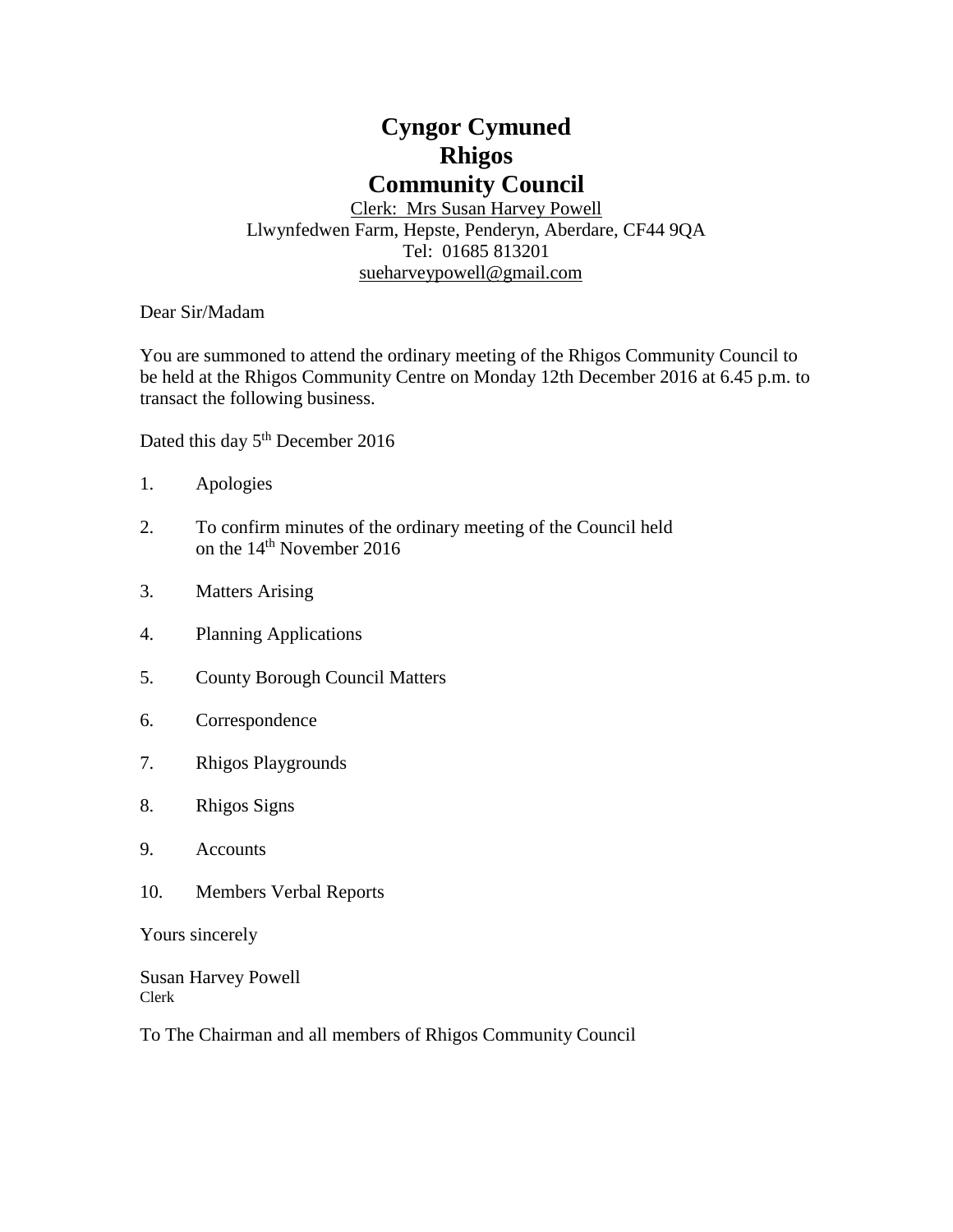## **Rhigos Community Council**

Minutes of the ordinary meeting of Rhigos Community Council held at Rhigos Community Centre on Monday 14th November 2016 at 6.45 p.m.

Present: Cllrs. O Morgan, M Pope, G Thomas, P Oliver, L Leach, H Wagner, S Maull, A Tobin, M Smith, C Hopes, M Evans

#### **2016/92 Minutes**

It was resolved to confirm Minutes of the Ordinary Meeting of the Council held on 14th November 2016

### **2016/93 Declaration of Interest**

2016/95 a. Cllr. Evans and Morgan declared an interest and left the meeting as the applicant is a family member

### **2016/94 Matters Arising**

a. Unsafe memorial stones Rhigos cemetery – Spring 2017

b. Advertising Boards – RCTCBC are looking into this as planning permission is needed.

### **2016/95 Planning**

It was resolved to note:

- a. Bryngolwg House, Rhigos Road 2 storey rear extension. Cllr. Evans and Morgan declared an interest and left the meeting as the applicant is a family member.
- b. Min Afon 19 dwellings a letter of objection will be sent due to the contamination of Japanese Knotweed there.
- c. Bike Track Cwm Hwnt letter of objection will be sent due the fact that the fences need to be put safe to stop all illegal bikes, quads etc. using the area.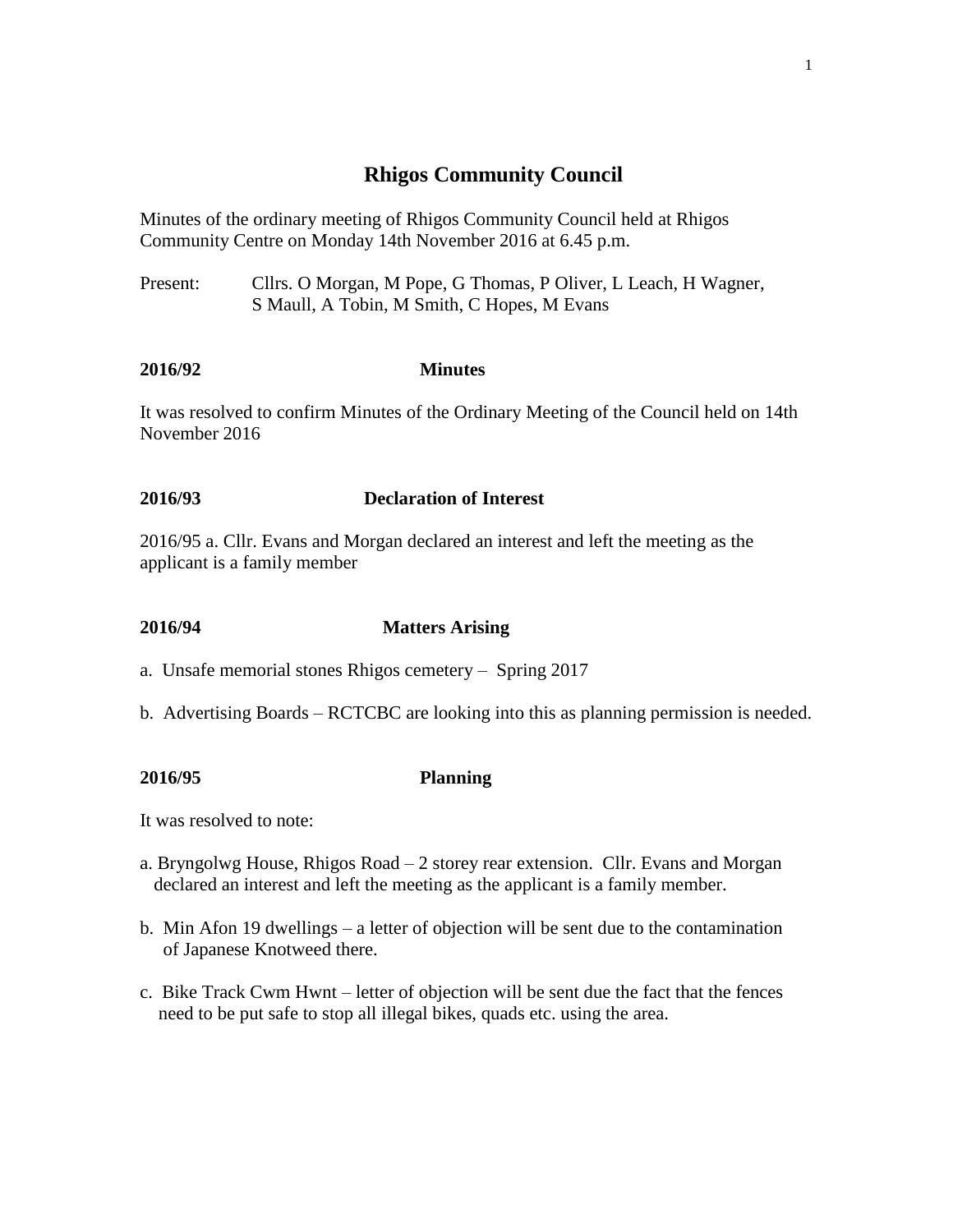#### **2016/96 County Borough Council Matters**

It was resolved that the following complaints be passed on to Councillor G Thomas for his attention.

#### Previous Complaints

The motorbike track – there would have to be 3 weeks notice given of any action to be Taken and this could be longer that the time the application will take to arrive for determination.

The hedge from Shands to the Plough needs cutting back - reported

The pavement outside 22 Heol y Bryn is broken up – photograph been sent to RCT

Gas Power Plant Rhigos Industrial Estate - not approved

When will the turbines be finished as the road has been re-surfaced but they are still working there. Only half of the layby on the top of Rhigos mountain has been resurfaced.

The drains on the Glynneath bank need cleaning - reported

Rhigos Post Office was closed for 2 weeks – Cllr. Thomas has written but received no reply

The is a notice on the telephone box regarding it's removal. – Cllr. Thomas has written a letter of objection.

There is a pothole outside the Plough and another one in Cwm Isaac – to be repaired

Bridleway Cwm Hwnt – it was reported that 2 youngsters were told to turn around whilst walking on the bridlepath. Apparently they were not on the designated bridleway and were advised to continue on that path. There needs to be better signage there.

#### New Complaints

- a. The light outside 10 Heol y De is on for 24 hours
- b. The smoke from the burning of tyres at the old Ferrari's factory travelled as far as Rhigos.
- c. There are a lot of people suffering from cancer in Rhigos and a high volume of asthma we are still waiting for the Public Health report.
- d. How much radiation is coming from the sub-power station in Halt Road.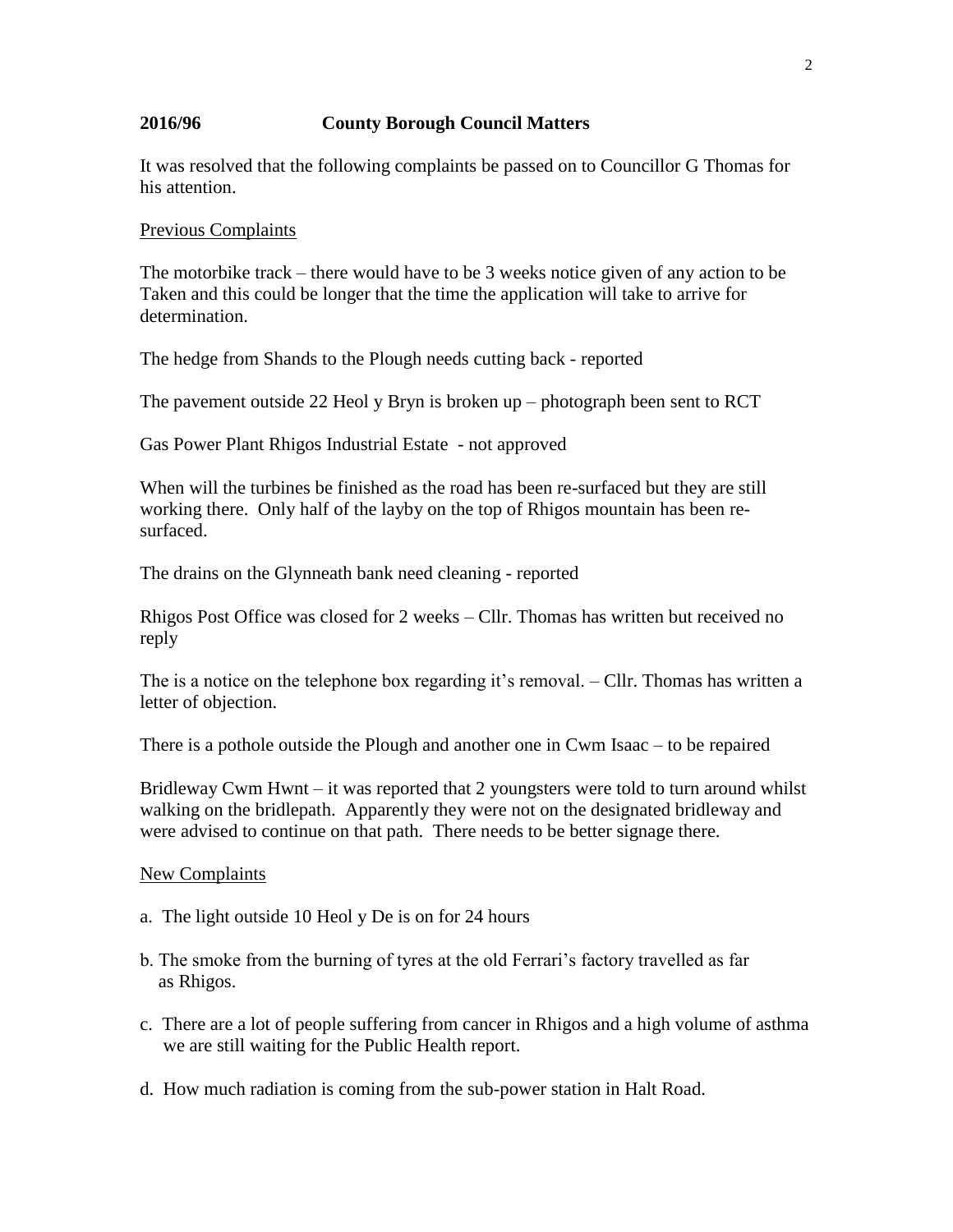- e. Rubbish has been dumped on the Parish Road.
- f. There are illegal bikes travelling to the bike track on Sundays, could the P.C.S.O. come up to the village.
- g. The old changing rooms on the football field are dangerous.
- h. Residents in the bungalows on the main road are lighting fires in the garden in the afternoon.
- i. Trees from the school are overhanging the road, Cllr. Evans will approach the school.
- j. The first house in Heol y Graig has gates that open onto the main road making visibility poor.
- k. The dip near Treherbert roundabout has not been repaired.
- l. There is wood on the pavement near the park opposite the community centre.
- m. The light outside 3 Heol y Graig goes off at 11.00 p.m.
- n. There is no street light near the bus shelter on the main road.
- o. There is a pot hole on the road between 10 & 11 Heol y Graig.

#### **2016/97 Correspondence**

It was resolved to receive the following correspondence.

a. Letter from a local resident complimenting how beautifully the cemetery is kept

#### **2016/98 Adoption of the Amended Code of Conduct**

The Amended Code of Conduct has now been adopted.

#### **2016/99 Rhigos Playgrounds**

a. Heol y Bryn playground – The Coal Authority has found no more workings there, but some further tests are being carried out this week.